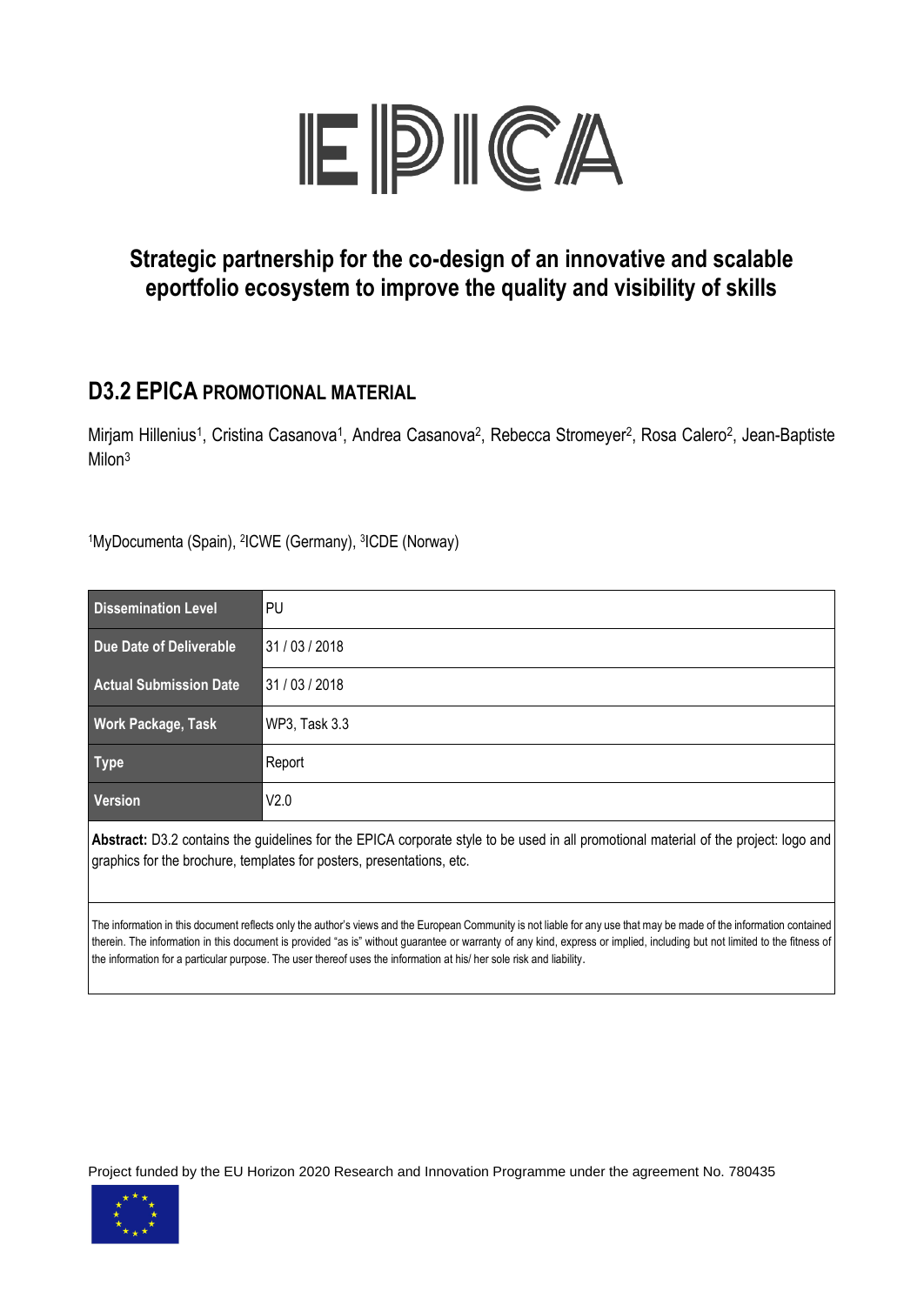#### **D3.2 EPICA PROMOTIONAL MATERIAL**

# **History**

| <b>Version</b> | <b>Date</b> | <b>Reason</b>  | <b>Revised by</b> |
|----------------|-------------|----------------|-------------------|
| 0.0            | 15/2/18     | Outline        |                   |
| 0.1            | 21/03/18    | Advanced draft | <b>ICDE/ICWE</b>  |
| 0.2            | 27/03/18    | Final draft    | <b>ICDE</b>       |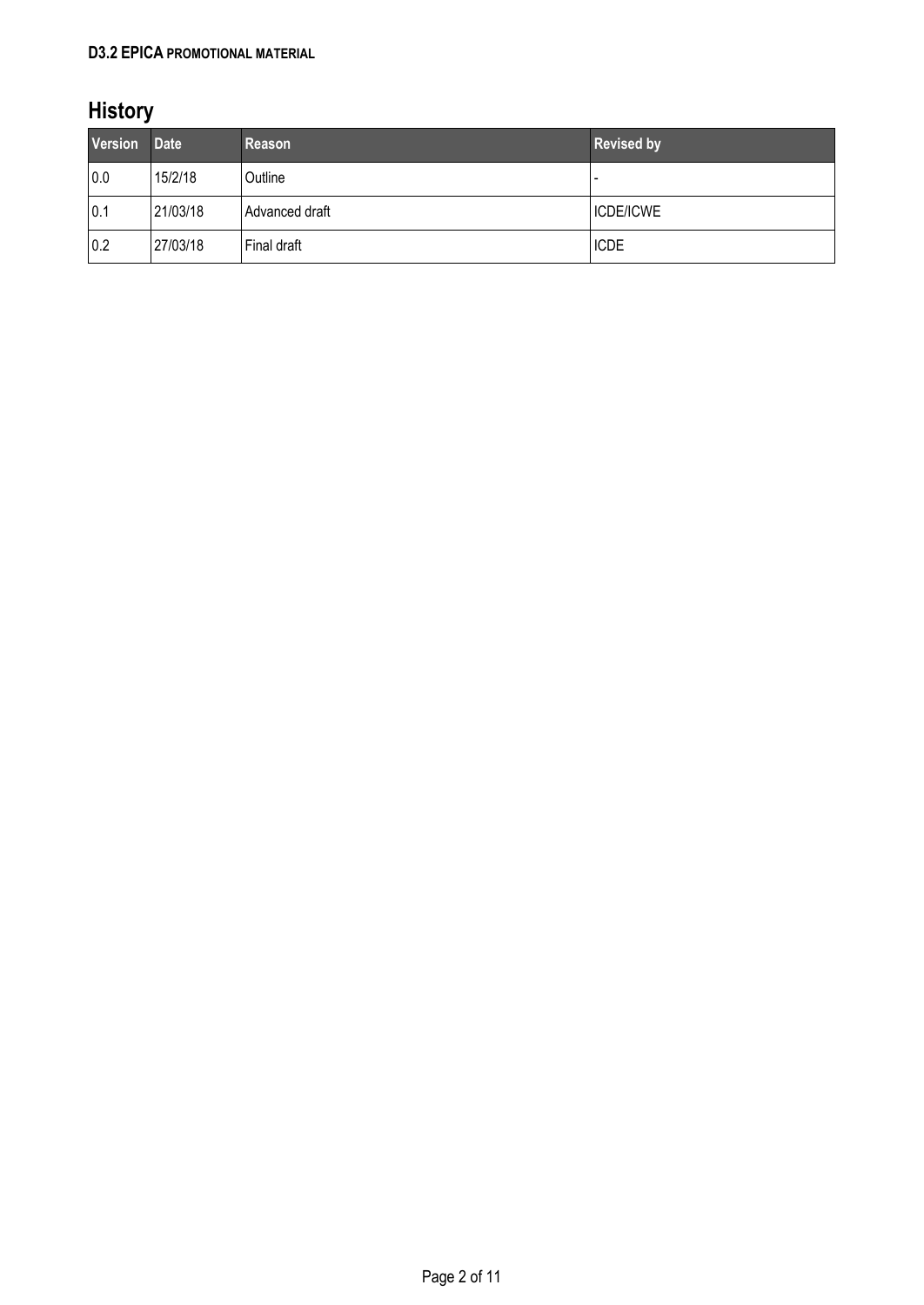#### <span id="page-2-0"></span>EXECUTIVE SUMMARY

In support of the communication activities in WP2, EPICA will develop and produce promotional material in a uniform recognizable EPICA "look and feel" format. It is important to agree on a common design that represents well all partners from both EU and Africa, and that is well aligned with the design of the eportfolio.

D3.2 contains the following sections: 1) Introduction; 2) EPICA design guidelines; 3) EPICA logo; 4) Plan for promotional material; 5) Conclusions.

### Abbreviations and Acronyms

| D           | Deliverable                                           |  |
|-------------|-------------------------------------------------------|--|
| EU          | European Union                                        |  |
| <b>ICDE</b> | International Council for open and Distance Education |  |
| <b>ICWE</b> | <b>ICWE GmbH</b>                                      |  |
| <b>MYD</b>  | MyDocumenta                                           |  |
| <b>WP</b>   | Work package                                          |  |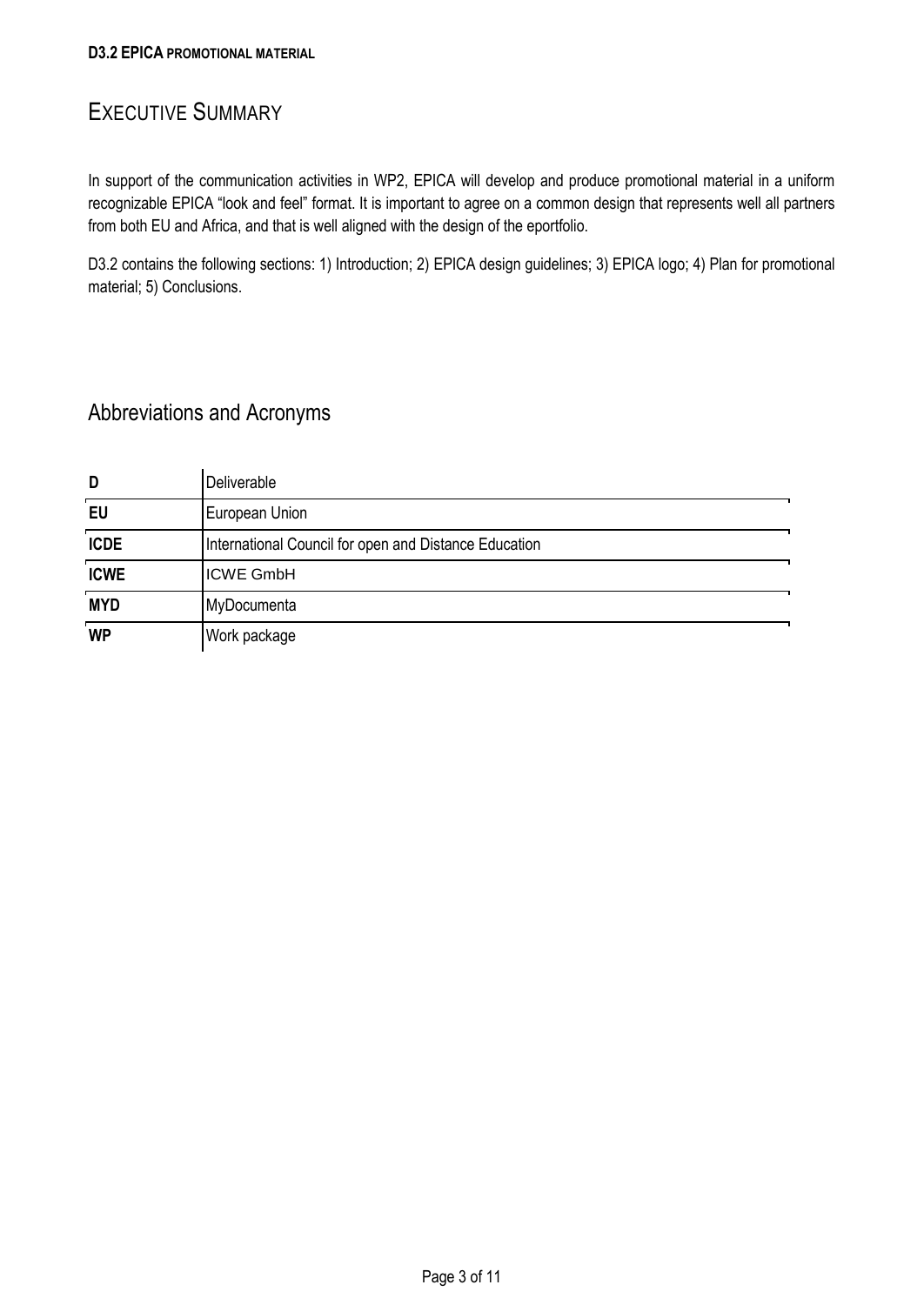#### Table of Contents

|    | <b>Executive Summary</b>      |    |
|----|-------------------------------|----|
| 1. | Introduction                  | 5  |
| 2. | EPICA Corporate design        | 6  |
| 3. | EPICA Logo                    | 9  |
| 4. | Plan for promotional material | 11 |
| 5. | Conclusions                   | 11 |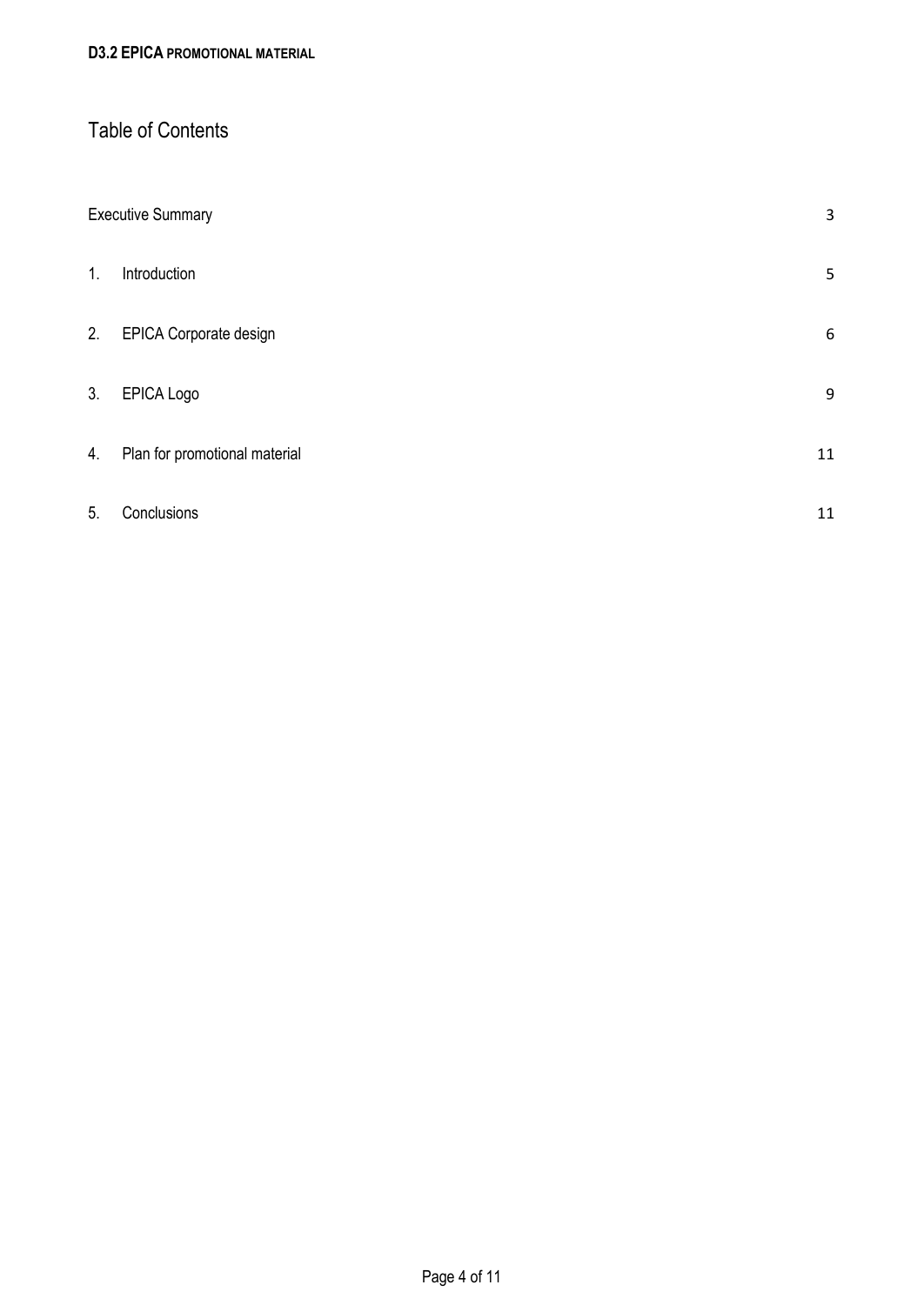### <span id="page-4-0"></span>1. INTRODUCTION

….

EPICA will produce, during the whole project, promotional material to support the dissemination and exploitation activities. This material includes a project web (described in D3.3 EPICA Website), a brochure, newsletters, flyers, posters, etc. To ensure the quality of the project, we chose for a uniform project design from the first day of the project. This includes templates for the deliverables, presentations, and minutes, but also the project logo, the design guidelines for all other project outcomes and promotional material.

It is important to have a consolidated design that represents all partners, and is well aligned with the eportfolio, so we have a corporate image that increases the effectiveness of the dissemination.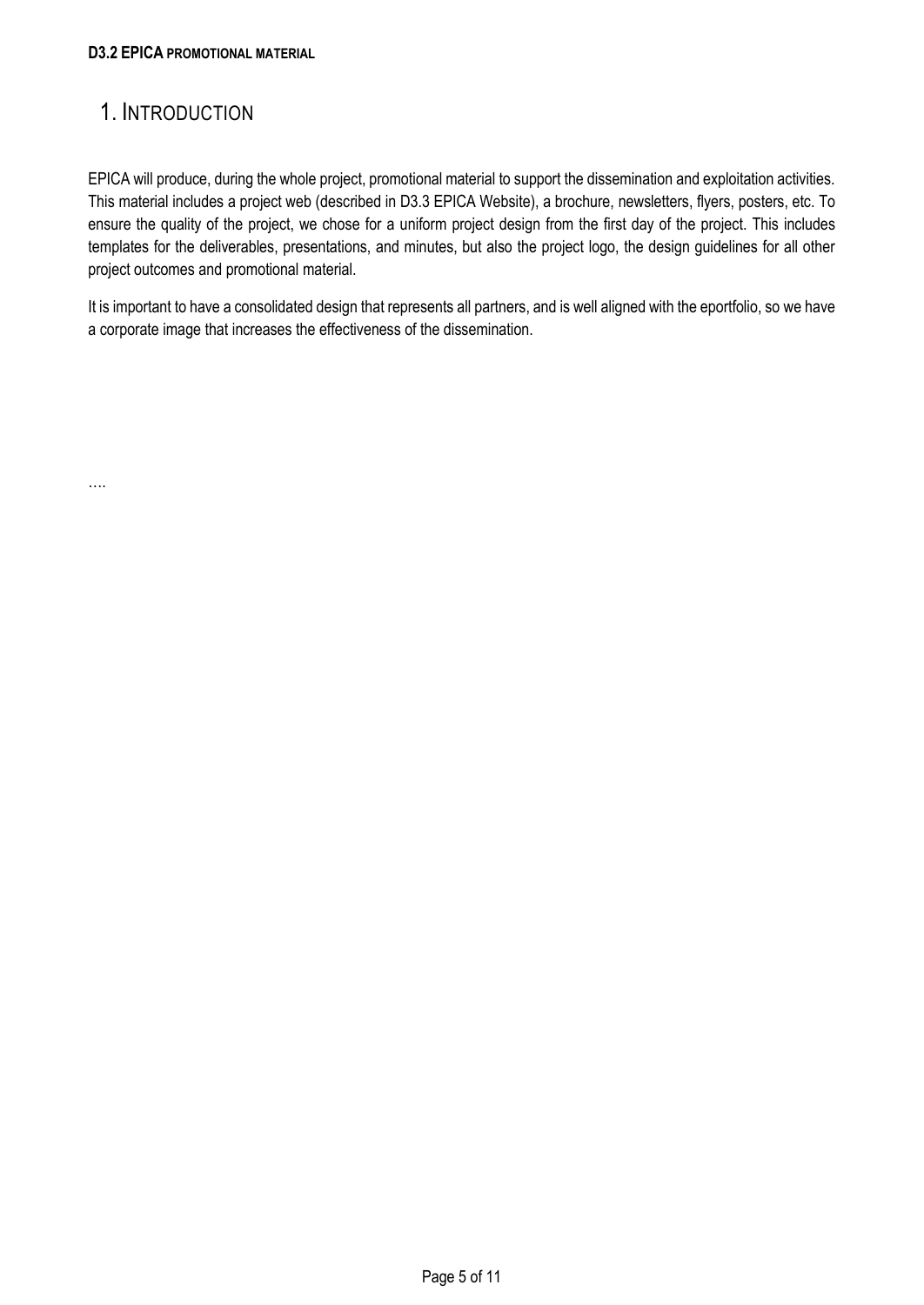### <span id="page-5-0"></span>2. EPICA CORPORATE DESIGN

At the beginning of the project MyDocumenta, as responsible partner of D3.1, developed and distributed the design guidelines among all the partners of the project. They also created a shared folder with all the related material: official logos, icons, fonts, etc.

The recommendations for TYPOGRAPHY are the following:



The following colors are recommended:

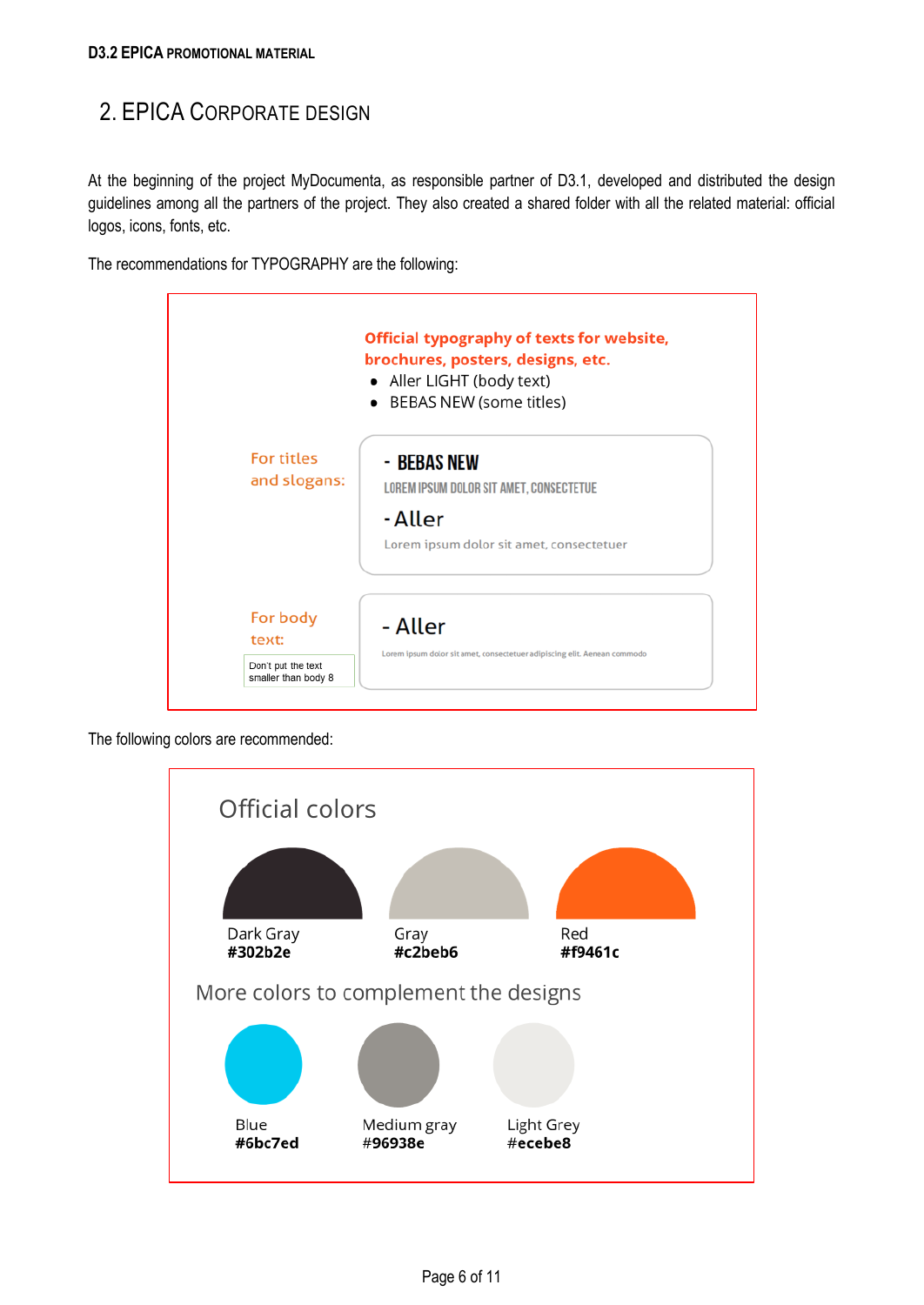The guidelines also provide examples of icons that are already used on the platform:



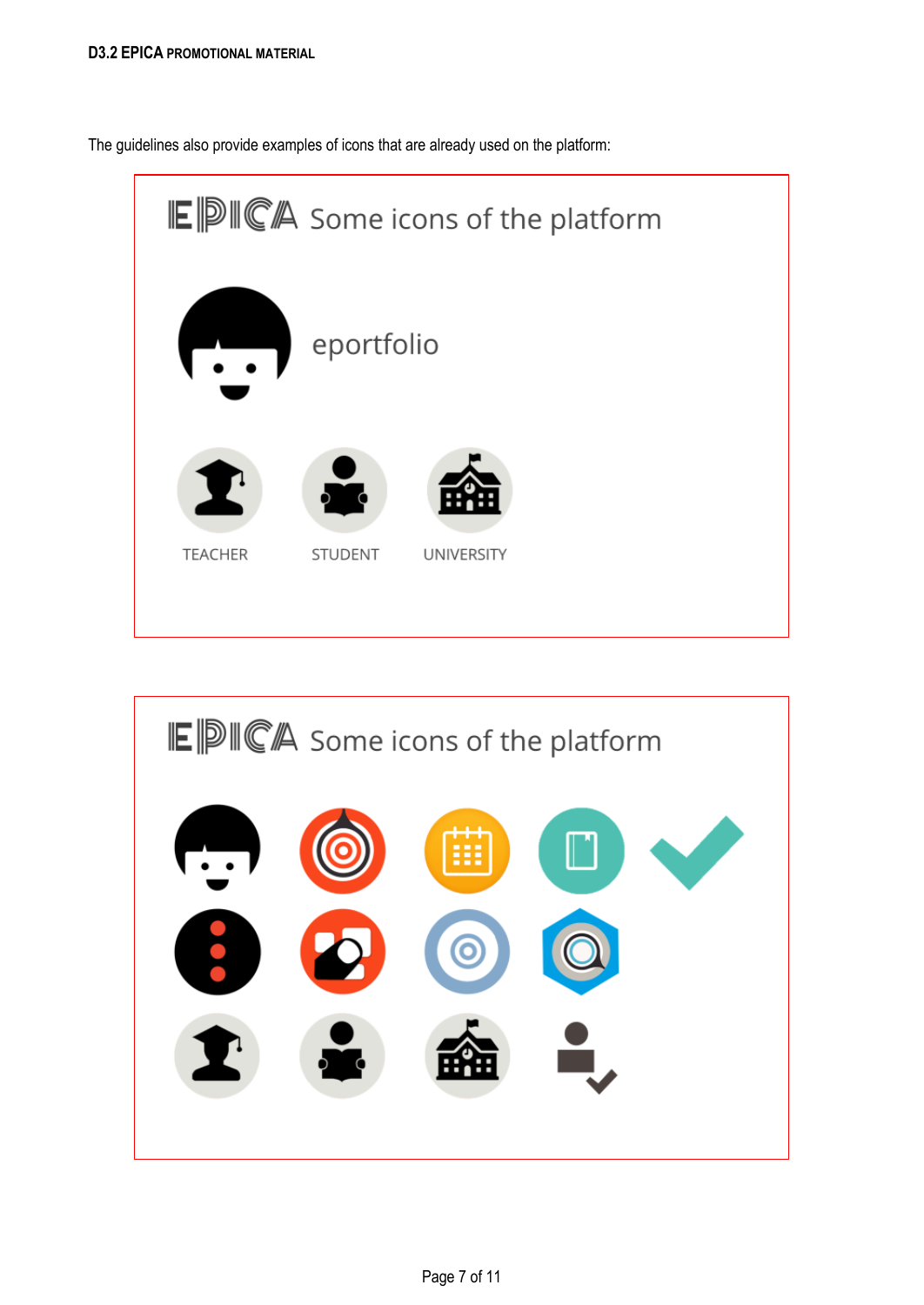Further to these guidelines, MyDocumenta prepared, in collaboration with ICDE, templates for 1) deliverables; 2) meeting minutes; and 3) powerpoint presentations. The templates for deliverables and meeting minutes are annexed to D1.1, Quality Management Plan. The template for powerpoint presentation is the following:



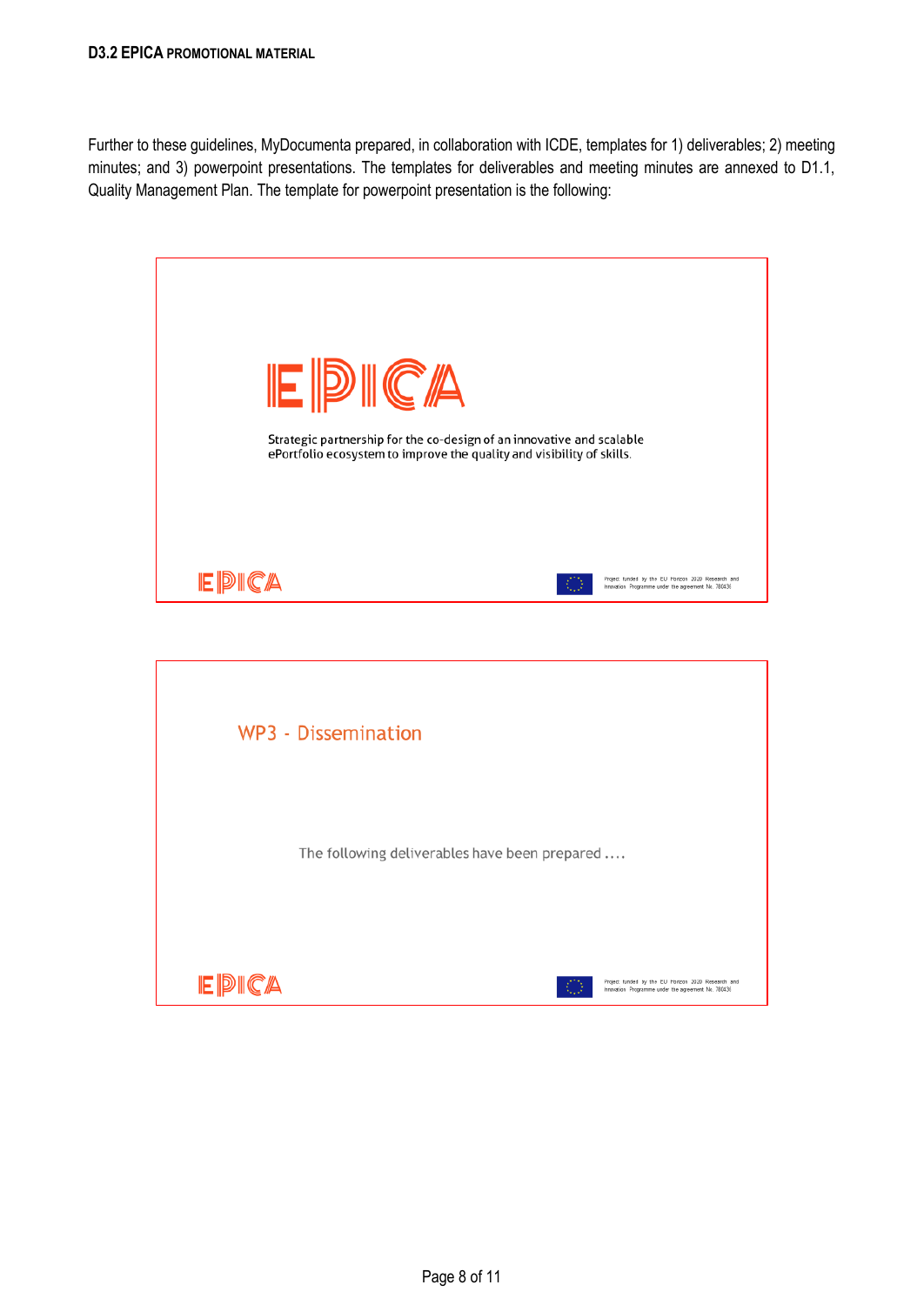# <span id="page-8-0"></span>3. EPICA LOGO

The EPICA Logo was presented by ICWE during the Kick-off Meeting in Lillehammer, Norway (29-31 January 2018).

The design process of the logo followed a brainstorming of words, ideas and images:

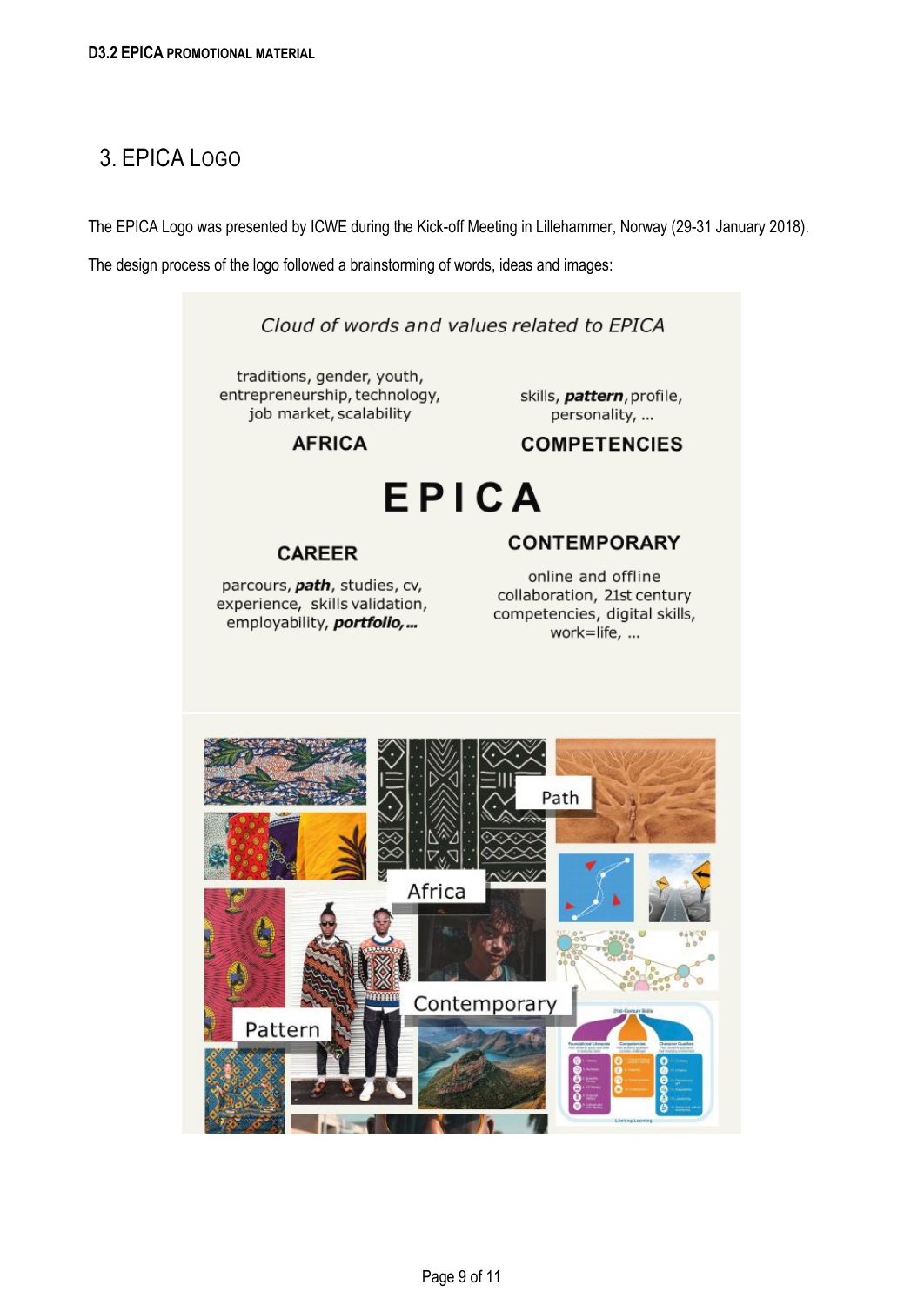This led to several proposals:



The final logo that was chosen represents and symbolizes the paths of the students, from their studies to their professional life. The font is irregular, vibrating, as to remind of the sinuous paths of employability and professional life.